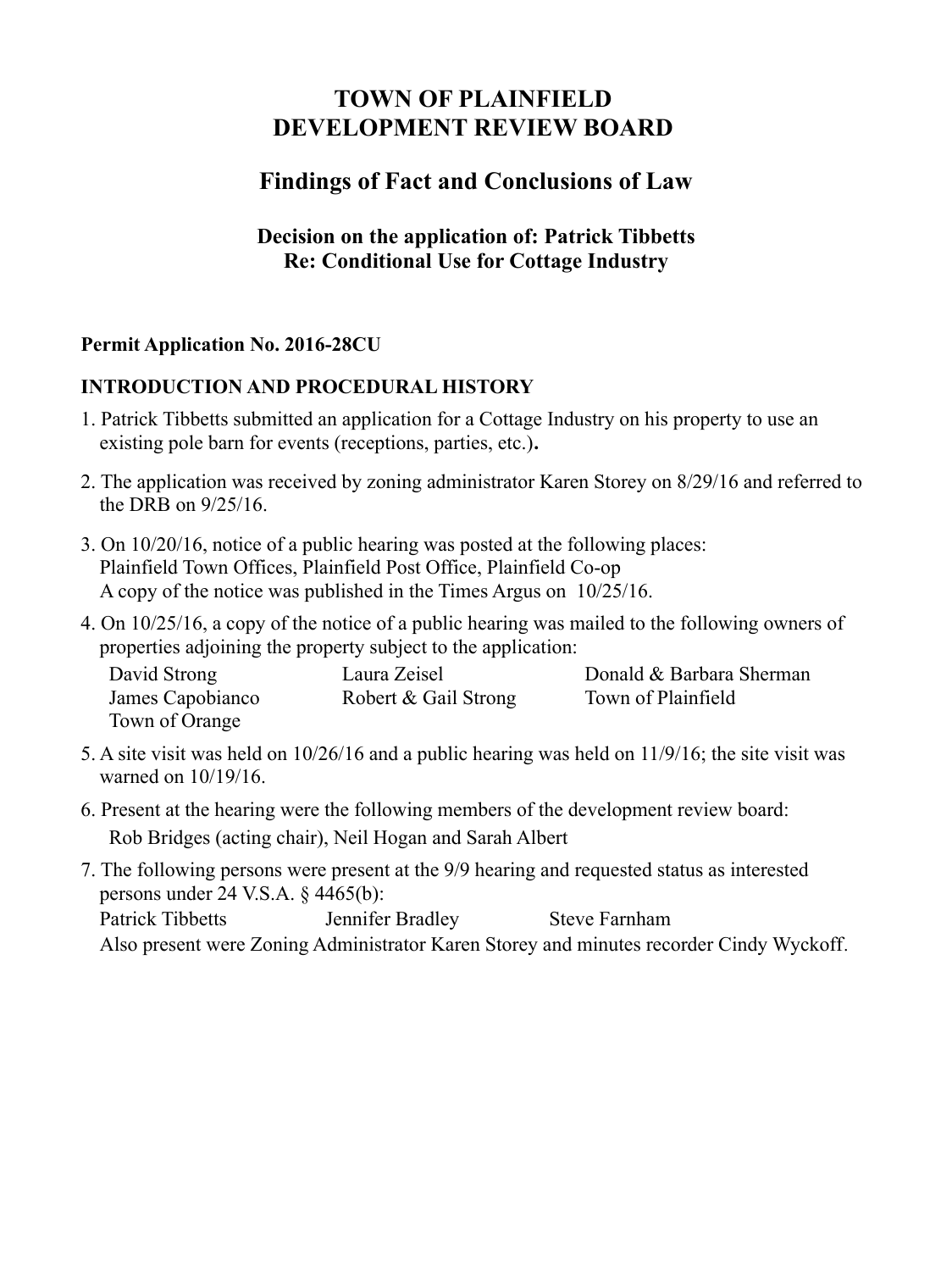## **FINDINGS**

Based on the application, testimony, and site visit the development review board makes the following findings:

- 1. Patrick Tibbetts seeks a Conditional Use permit to use a pole barn on his property as an event barn. The events would take place from May to October, Friday through Sunday nights, ending by 10 pm.
- 2. The address is 865 Maxfield Rd., the last residence on Maxfield Road, which terminates at the Town Forest. The property is a 9.2 acre parcel (tax map parcel no. 08-013.000) located in the **Forest & Agricultural Lands District** as described on the Town of Plainfield Zoning Map and section **4.2** of the Zoning Regulations.
- 3. The pole barn measures 26 x 34 ft. with a height of 16 ft. and had originally been built for beef cattle.
- 4. Applicant would like to use the barn for parties, receptions, weddings, reunions, etc. on an infrequent basis on weekends between 9 am and 10 pm.
- 5. This application will be reviewed under Section 2.8 Conditional Use and Section 3.5.2 Cottage Industry in the Plainfield Zoning Regulations.
- 6. DRB members did not believe there would be an undue adverse affect on existing or planned community facilities or the utilization of renewable energy resources.
- 7. As to the character of the neighborhood, DRB member Bridges read letter submitted by Robert Strong, adjacent property owner, in which he expressed his support for the Tibbetts project and requested certain conditions to protect his family's adjacent property. These will be incorporated into the decision. Tibbetts states that the pole barn is located .25 mile from the nearest residence.
- 8. Regarding traffic on roads and highways in the vicinity, Tibbetts stated that events will be limited to no more than 125 guests. He had done research regarding square footage and accomodation of guests: the square footage of the barn is 880 sq. ft.
- 9. Regarding bylaws and ordinances in effect, the caterers will need to comply with town and state liquor regulations. Each caterer will carry their own liability insurance. A public safety permit may be required to insure that the facility is in accord with fire codes. The town's noise ordinance covers any noise generated by events.
- 10. Tibbetts has an appointment next week with the acting fire marshall, Glen Moore, who will do a site visit and determine any requirements.
- 11. Tibbetts spoke with the wastewater division and stated that he was told that if events were to take place more often than once a month, that additional provisions for the disposal of wastewater would be necessary. For one weekend event a month, portapotties would be sufficient. There is no running water in the pole barn; caterers will bring in any water necessary for their operations.
- 12. Tibbetts would like to eventually add Christmas tree sales in November and December. Albert countered that this type of sale was not part of the original application or the warning. The applicant is not prepared to begin this year; he will contact the department of agriculture concerning the status of selling trees grown off-site and apply later for an amendment for sales.